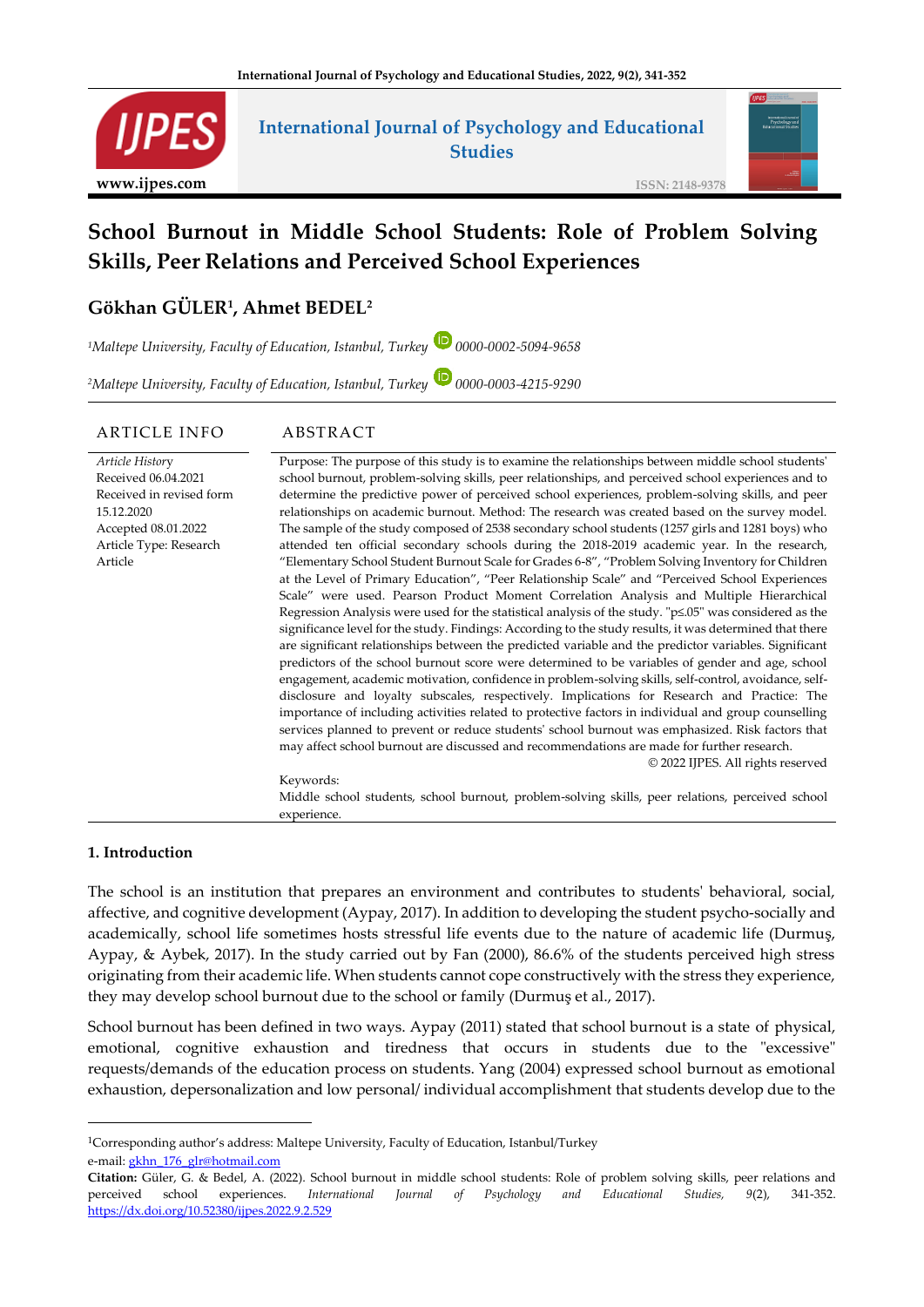stress they experience due to excessive course load and any psychological problems that may be experienced in the school environment. School burnout is a continuing phenomenon that originates from the educational process and school environments and extends to student burnout with the stress process (Salmela-Aro et al., 2009). The academic competition situation that exists between students increases its' severity with each passing day. On the other hand, this competitive environment is supported by others (teachers and parents). As a result of this situation, a stress factor occurs for students and students who cannot cope with this stress factor sufficiently can develop school burnout at a young age (Aypay, 2018). Studies on school burnout have found that students develop school burnout at their early stage (secondary school years) (Adhiambo et al., 2016; Baş, 2012; Demirel & Afat, 2018; Zhang et al., 2013). At the same time, school burnout is considered as a risk factor that may bring out negative consequences regarding physical and mental health (Çam & Öğülmüş, 2019). In some studies, conducted on secondary or secondary school students, it has been determined that school burnout is associated with some risk factors. *For example*; anxiety, hostility (Shin et al., 2011), antisocial tendencies (Lee et al., 2017), excessive internet use (Salmela-Aro et al., 2017), depressive symptoms or depression (Fiorilli et al., 2017; Lee and Lee, 2018; Salmela-Aro et al., 2009; Salmela-Aro & Upadyaya, 2014; Salmela-Aro et al., 2017; Shin et al. , 2011; Wang et al., 2015), cannabis use (Walburg et al., 2015), daily smoking (Kinnunen et al., 2016), suicidal thoughts (Walburg et al., 2014) gambling frequency (Räsänen et al., 2015), compulsion/impulsivity (Lee & Lee, 2018; Shin et al., 2011), being bully, being a victim, problem behaviors (Hafen et al., 2013). Studies reveal the importance of school burnout as a risk factor.

The existence of interpersonal problems that the student may experience in the school and the solution of these problems may be related to school burnout. Slivar (2001) stated the situations that may cause school burnout in six items. One of the items is the student's failures in interpersonal relationships and the lack of appropriate interpersonal relationships. Individuals who apply positive problem-solving skills, utilise assertiveness skills, manage stress, and have sufficient social support from their environment can establish healthy communication and interaction with others; it has also been found that the risk of developing burnout decreases (Payne, 2001).Problem-solving skill has been defined as a cognitive interpersonal process that aims to discover, define, and resolve the conflict in a acceptable or satisfactory manner for all parties concerned (D'Zurilla et al., 2004). Problem solving refers to a process. Problem solving covers a process from the individual encountering the problem to solving the problem (Eskin, 2014). Kim, Kim, and Lee (2017) found in their study of 405 middle school students that problem-focused coping ability had a significant impact on the relationship between school burnout and effort-reward imbalance, while emotion-focused coping ability had no significant impact.. As a result, problem-focused coping skills are effective in reducing risk situations such as school burnout. Shin et al. (2012), in their study on 357 middle school students; found that there is a negative relationship between coping skills and school burnout, and a positive relationship between passive coping skills and school burnout. Luo, Wang, Zhang, Chen, and Quan (2016) found in their study of 1222 middle school students that there was a negative significant relationship between task-oriented coping skills and school burnout, and that there was a positive significant relationship between emotion-oriented coping skills and school burnout.. At the same time, they found that self-esteem and emotion- focused coping skills mediated the relationships between different dimensions of perfectionism and school burnout, respectively.

Peer relationships that often conflict, try to dominate or establish superiority, and create a negative behavior pattern with the individual's peers and close environment. Negative behavioral patterns of students may cause reactions towards them from their classmates and teachers. These negative reactions may cause students to drift apart from their classmates and classroomactivities, feel lonely, and weaken their commitment to the school (Berndt, 2002). Peer relationships can provide a favorable environment for the individual in terms of healthy development and constructive educational life (Vaquero & Kao, 2008). Constructive peer relationships have apositive effect on the adolescent's life (Berndt & Keefe, 1995). Salmela-Aro and Tuominen-Soini (2010) stated that peer relationships play a role in students' participation and attendance at school.

Individuals who receive peer support are likely to perceive the school climate positively (Vaquera & Kao, 2008). It has been determined that the relationship and interaction established with high achieving peers can function as a protective factor against school burnout (Kiuru, Aunola, Nurmi, Leskinen, & Salmela-Aro, 2008). Berndt and Keefe (1995), in their study on 297 middle school students; found that groups of friends resembled each other with the process they went through inpeer groups and became similar in destructive behaviors within themselves. At the same time, it was stated that adolescents are closely related to the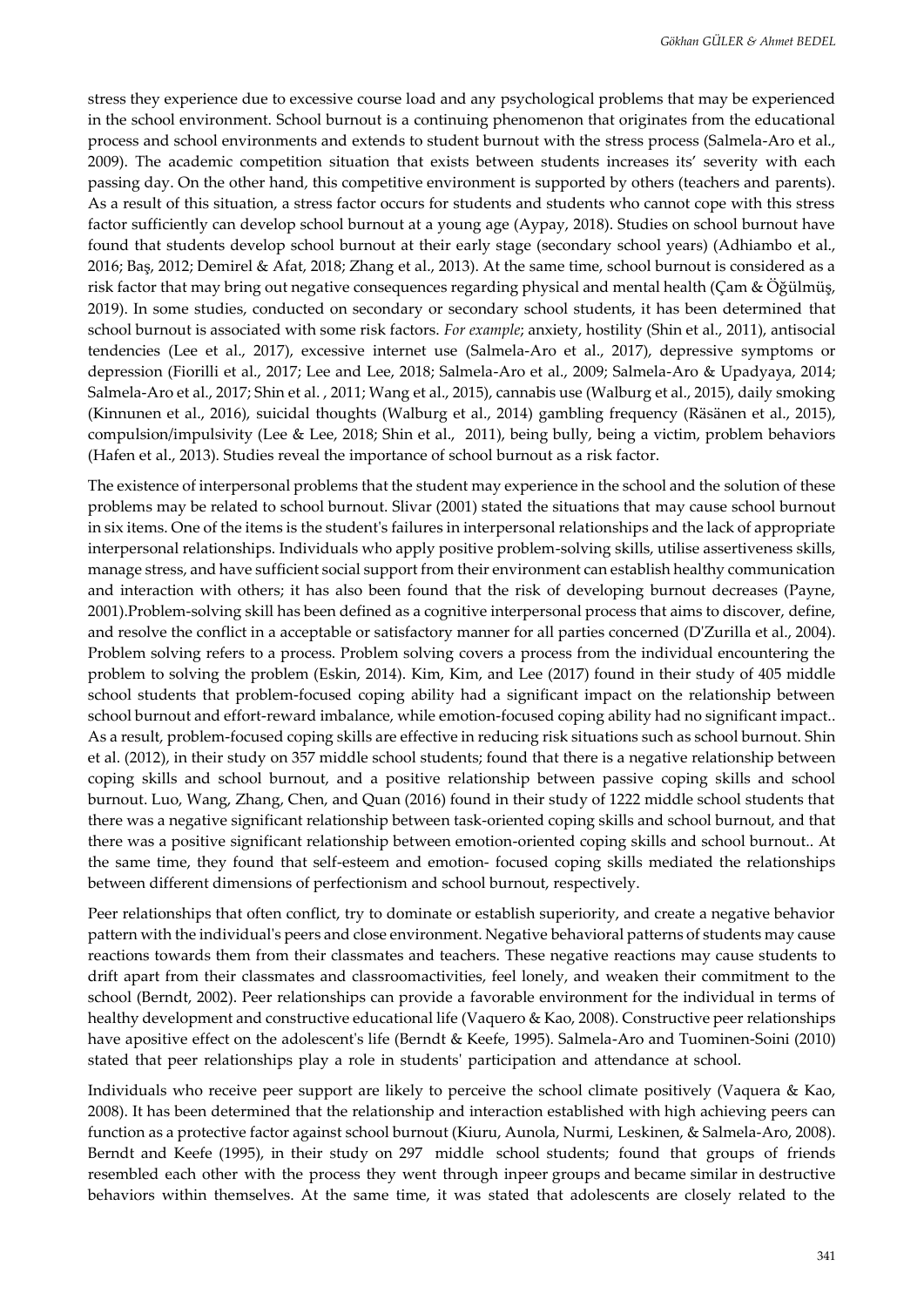characteristics of their friends, and they are affected bythese characteristics. In this case, students whose friendship relations are more friendly and supportive increase their participation in school.

On the other hand, they found that students whose peer relationships were related to competition and conflict decreased their involvement in school, displayed incompatible behaviors and experienced discomfort in the process. No, Sam, and Hirakawa's (2012) study examined individual, family, and school reasons for school dropout among Cambodian primary school students in rural areas and found that among individual factors, strong peer relationships were a factor that increased their participation in school. Wang, Kiuru, Degol, and Salmela-Aro (2018) conducted a study of 1419 students to determine the effects of peer relationships and peer selection on emotional (continuity/participation in school activities, school burnout, school attendance), cognitive (academic effort), and behavioral (retention in school) involvement in adolescents' school life.According to this, they found that; peer selection and level of peer effects change according to the level of school participation, in the process peers have an effect on the cognitive, emotional and behavioral interaction of the adolescent, the similarity in the behavioral dimension (between peers) is a factor that increases the possibility of establishing peer relationships, the academic success factor is a factor affecting the peer choice and the peer relationship.

In addition to providing academic skills and knowledge, school environments create important social experience areas to perform their social, emotional and behavioral functions. While the roles of the school environment for students are to build healthy relationships with peers, develop their social skills, continue school attendance, succeed in the classroom, their efforts to graduate, protect their mental health; all of this makes up the content of the concept of "school experiences" (Anderson-Butcher, Amorose, Iachini, & Ball, 2012). School experiences have important implications for how students perceive themselves, their thoughts and feelings, and school life (Akın, 2015).Early adolescence (middle school period) is a difficult and sensitive period in psychological, social and academic changes. During the transition from primary school to secondary school, great changes occur in school experiences, and students are expected to adapt to these situations; at the same time, they must cope with negative situations that may occur during this developmental transition period (Goldstein, Boxer, & Rudolph, 2015). Supporting constructive school experiences will be an important step to increase students' psychological and social well-being (Akın, 2015). There are three building blocks of perceived school experiences: academic pressure (academic monitoring), commitment to school, and academic motivation (Anderson-Butcher et al., 2012). These are critical to school experiences. Taken together, it strengthens overall academic achievement in school and plays an important role in the positive youth development process (Anderson-Butcher et al., 2012). In his study, Shin (2020) determined a significant positive relationship between students' school burnout and teachers' academic views. Accordingly, when teachers increase the pressure on academic achievement, school burnout in students also increases. In their study, Lee, Puig, Lea, and Lee (2013) determined that as the grade levels of the students (from the 4th to the 12th grade) increase, the academic demands from students increase and the burnout levels of the students increase accordingly. It has been stated with studies conducted on middle and high school students that there is a significant negative relationship between school burnout and school engagement, and school engagement is a significant predictor of school burnout (Özdemir, 2015; Pilkauskaite-Valickiene, Zukauskiene, & Raiziene, 2011; Shin & Yu, 2014; Şahan and Duy, 2017). In addition, Rathmann, Heilmann, Moor, and Richter (2017), in their study on 1190 adolescents, found that the smoking probability is increased of adolescents with low school engagement levels and high school burnout levels. Studies conducted on middle and high school students have proved that there is a significant negative relationship between school burnout and academic motivation, and they are significant predictors that affect each other (Avara, 2015; Chang, Lee, Byeon, & Lee, 2015; Herrmann, Koeppen, & Kessels, 2019; Özdemir, 2015; Seçer & Öztürk,2015; Zhang et al., 2013). In light of these results, the three factors that build up the structure of school experiences can play a protective role in reducing or preventing school burnout.

In line with the explanations above, this study is important in determining the predictive power of some variables (problem solving skills, peer relations, perceived school experiences) on school burnout levels of secondary school students. Accordingly, this study aims to determine the characteristics of the relationships among school burnout, problem-solving skills, peer relationships, and perceived school experiences that have significant effects on individuals in early adolescence (secondary school), and to determine the gender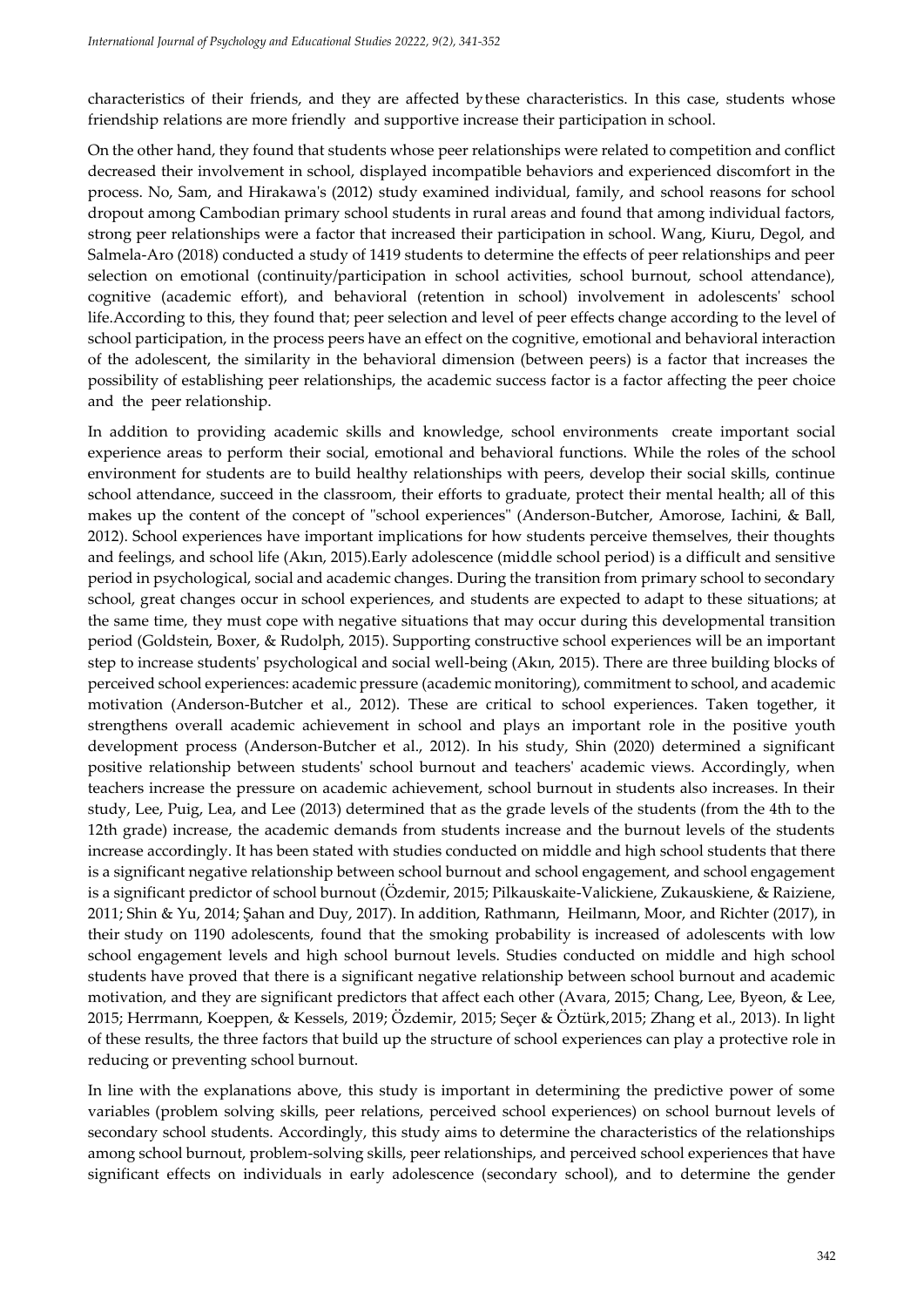variable, age variable, perceived school experiences, problem-solving skills, and the predictive power of peer relationships on school burnout scores.

## **2. Method**

## **2.1. Research Design**

The dependent variable of this study is school burnout and its independent variables are problem solving skills, peer relationships and perceived school experiences. To determine the relationship between the variables, the relational descriptive survey model, which is included in the general survey model, was taken as a basis. Relational descriptive survey models are research models that aim to determine the existence or degree of change between two or more variables (Karasar, 2020).

## **2.2. Research Sample**

The study population of the research is based on 7th and 8th grade, which includes an average of 98271 students from 376 public middle schools (1 middle school for the hearing impaired and 3 special schools were excluded from the study population) in all districts of Bursa province affiliated to the Ministry of National Education in the 2018-2019 school year.. In this study, the disproportionate cluster sampling method was used to determine and select the number of clusters that will form the research group among the study population (376 middle schools). Accordingly, the study's research group omposed of 2538 secondary school students from ten different middle schools, six of which are normal, three of which are religious vocational schools, and one of which is a regional middle school with a boarding school, located in Bursa province in Yıldırım, Osmangazi, Gürsu and Nilüfer districts. 1257 (49.5%) of the students who make up the study group are girls and 1281 (50.5%) of them are boys. Accordingly, the study's research group omposed of 2538 secondary school students from ten different middle schools, six of which are normal, three of which are religious vocational schools, and one of which is a regional middle school with a boarding school, located in Bursa province in Yıldırım, Osmangazi, Gürsu and Nilüfer districts. 1257 (49.5%) of the students who make up the study group are girls and 1281 (50.5%) of them are boys. 1368 (53.9%) of the students are attending the 7th grade and 1170 (46.1%) of them are attending the 8th grade. 1634 (64.4%) of the students attend regular middle school, 826 (32.5%) attend religious vocational middle school, and 78 (3.1%) attend the regional boarding middle school. 1 of the students (.1%) was 10 years old, 133 (5.2%) was 11 years old, 710 (28%) were 12 years old, 1102 (43.4%) were 13 years old, 567 (22.3%) were 14 and 25 (1%) are 15 years old. The average age of the students is 12.86 and their standard deviation is .858.

## **2.3. Research Instruments**

*Elementary School Student Burnout Scale for Grades 6-8*: The scale was developed by Aypay (2011) on 691 secondary school students (6th, 7th and 8th grade; 371 girls, 320 boys) from ten different primary schools, and consists of 26 items and was gathered under 4 sub-scales: Burnout due to School Activities (SBS -BDSA), Family-induced Burnout (SBS-FIB), Insufficiency in School (SBS-IS) and Lossof Interest in School (SBS-LIS). The scale was created according to the 4-point likert type, the items are scored between "1 (I do not agree at all) - 4 (I completely agree)". The six items (3rd, 6th, 9th, 15th, 19thand 24th items) in the scale are scored in reverse because they consist of positive statements. In the scale, the total school burnout score is obtained (the total score varies between 26 to 104) and the higher the score, the higher the school burnout is. The scale is for middle school 6th, 7th and 8th grades. Within the scope of the study sample, Cronbach Alpha internal consistency value of Elementary School Student Burnout Scale for Grades 6-8 found as; .91 for the total, .88 for School Activities Burnout, .79 for Family-induced Burnout, .74 for Insufficiency in School and .78 for Loss of Interest in School.

*Problem Solving Inventory for Children at the Level of Primary Education*: The inventory was developed by Serin, Serin and Saygılı (2010) on 568 elementary and middle school students (4th, 5th, 6th, 7th and 8th grade; 285 girls, 283 boys) from eight different primary schools and consists of 24 items. and 3 sub-scales: Confidence in Problem Solving Skills (PSI-CPSS), Self-Control (PSI-SC) and Avoidance (PSI-A). In creating the items of the inventory, in light of the theoretical framework related to problem-solving skills, some items of the problemsolving inventories developed for adults in Germany and abroad were used, taking into account the subscales of confidence in problem-solving skills, self-control, and avoidance indicated by Heppner and Petersen (1982) (Serin et al., 2010).The inventory was created according to the 5-point likert type; the items are scored between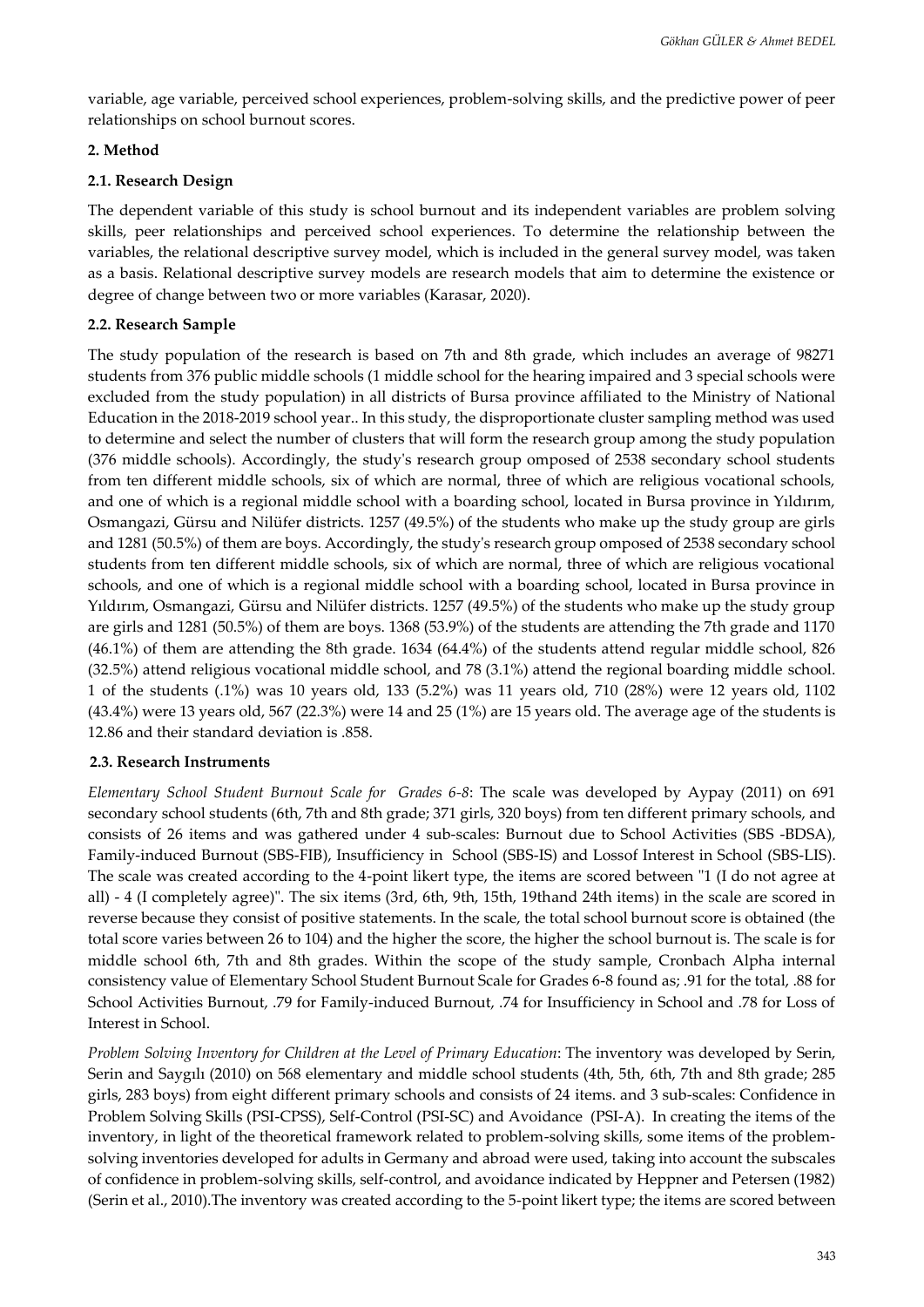1 (Never) to 5 (Always). A total of twelve items in sub-scales of Self-Control (Items 2, 4, 6, 8, 10, 12 and 14) and Avoidance (Items 16, 18, 20, 22, and 24) in the inventory are scored in reverse since items consist of negative statements. The total problem solving skill score is obtained from the inventory (the total score ranges between 24 to 120) and indicates that the constructive problem solving skill increases as the score increases. The inventory is for elementary and middle school students. Cronbach Alpha internal consistency coefficients of the Problem-Solving Inventory for Children at the Level of Primary Education in the scope of the study sample; calculated as .86 for the total, .83 for the Confidence in Problem Solving Skills .77 for the Self-Control subscale and .63 for the Avoidance subscale.

*Peer Relationship Scale*: The scale was created by Kaner (2000) based on Social Control Theory and was developed to determine the peer relations qualities of adolescents, and the scale developmentstudies were conducted on 1648 secondary school students (9th and 10th grade; 799 girls and 849 boys ages between 13 to 18; average age, 15.81). The scale was collected into 18 items and 4 subscales: Commitment (PRS-C), Trust and Identification (PRS-TI), Self-Disclosure (PRS-SD) and Loyalty (PRS-L) (Kaner, 2000). The scale was created according to the 5-point Likert type; the items are scored between "1 (Never) and 5 (Always)". In the scale, the total peer relationship qualities score is determined (the total score ranges between 18-90), indicating that positive peer relationship qualities increase as the score increases. The scale is for adolescents. The Cronbach Alpha internal consistency coefficients of the Peer Relations Scale calculated as; within the scope of the study population of this research; .87 for the total, .89 for the Commitment subscale, .70 for the Confidence and Identification subscale, .62 for the Self-Disclosure subscale and .62 for the Loyalty subscale.

*Perceived School Experiences Scale*: Anderson-Butcher et al. (2012) developed the Perceived School Experiences Scale while covering three basic concepts (school engagement, academic motivation, academic pressure) that form school experiences. Adaptation studies of the scale into Turkish were carried out by Akın and Sarıçam (2014) on 327 secondary school students (9th, 10th, 11thand 12th grade; 160 girls and 167 boys; between 14-18 years old; average age, 15.4). The scale was collected into 14 items and 3 sub-dimensions as the result of adaptation studies: School Engagement (PSES-SE), Academic Motivation (PSES-AM) and Academic Pressure (PSES-AP) (Akın & Sarıçam, 2014). The scale was created according to the 5-point Likert type, the items are scored between "1 (Strongly disagree) and 5 (Strongly agree)". The scale determines the total score of perceived school experiences (the total score ranges between 14-70) and indicates that the perceived school experiences increase as the score increases. The scale is for children and adolescents. Cronbach's alpha internal consistency coefficients for the Perceived School Experience scale were calculated as follows: .88 for the overall scale, .74 for the School Engagement subscale, .78 for the Academic Motivation subscale, and .73 for the Academic Pressure subscale.

## **2.4. Data Analysis**

The scales used in the study were applied by the researchers to the students during the course lessons. Before application, the purpose of the study was briefly explained to the students and only volunteers were asked to participate. Pearson Product-Moments Correlation coefficients were calculated to examine the potential relationships between the variables of the study, which are school burnout, problem-solving skills, peer relationships and perceived school experiences, gender and age. Hierarchical Multiple Regression Analysis was performed to determine the explanation ratio of independent variables to the dependent variable, and their relative explanation levels were compared with standardized Beta values (β) (Büyüköztürk, 2010). "*p*≤.05" was taken into account for the significance level in the study*.*

Before the statistical analysis of the data, some statistical evaluations were made to determine whether they met certain assumptions. Respectively, all the correlation coefficient values for the variables used in the study were found to be linear, and sixty-nine of the seventy-eight correlation coefficient values were found to be statistically significant (Results are shown in Table 1). Normal P-P plot (Normal P-P Plot of Regression Standardized Residual) was examined and it was seen that the observation points were gathered around the 45° line, the distribution was concluded to be normal. The double scatter plot (Scatterplot) was examined, it was seen that the observation points showed an even distribution below and above the middle line and the distribution was found to be normal. For the assumptions of variance homogeneity, the standardized predictive values of the standardized errors and the binary scatter plots were examined and it was found that there was no clear structure (Başol & Zabun, 2014). Before Hierarchical Multiple Regression Analysis, Pearson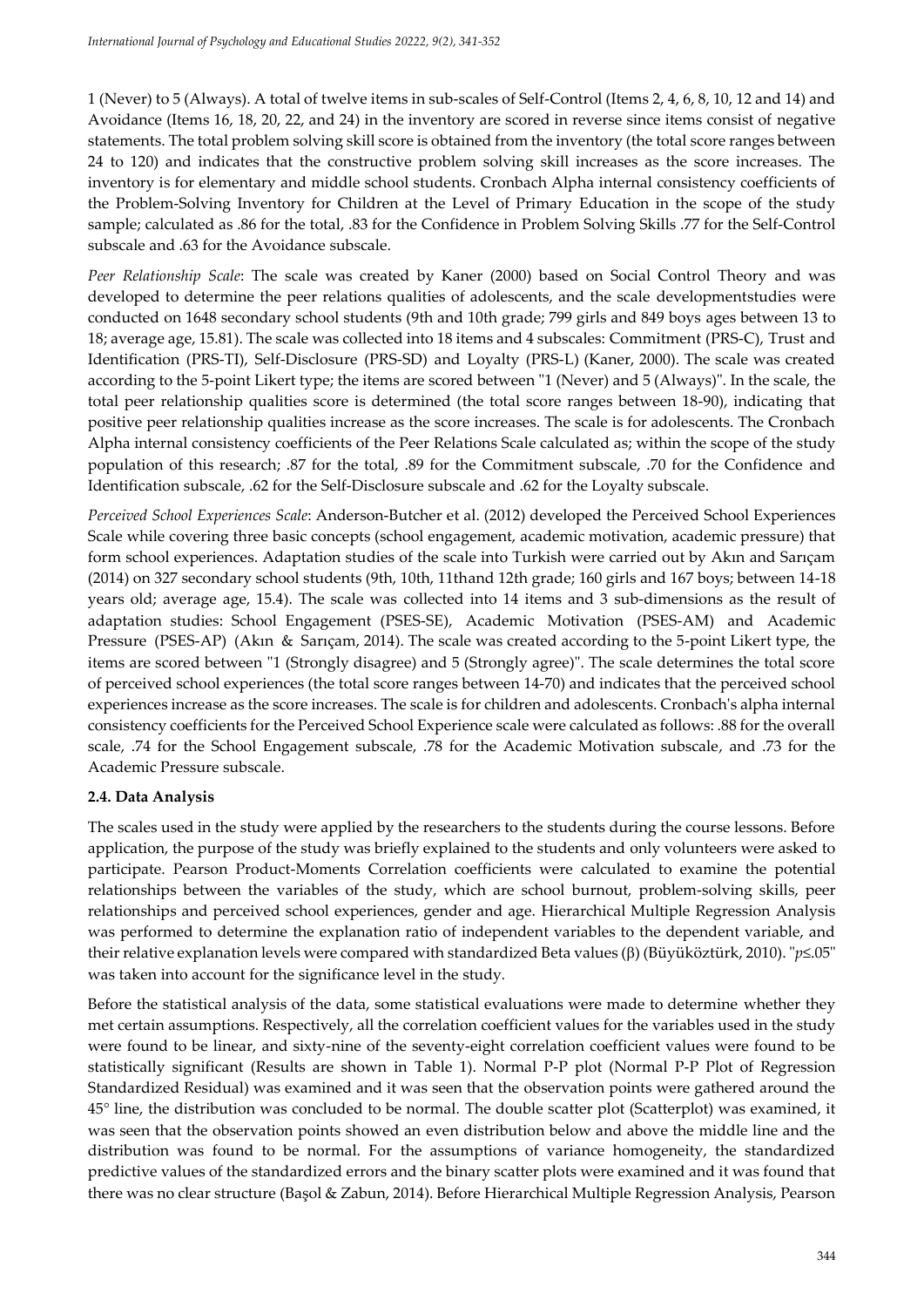Product-Moments Correlation coefficients were examined in the relationship between the predictor variables to evaluate the multiple linearity pretentions.

It was observed that the correlation coefficients did not show a very high level (.80 < r < 1.00) relationship and the coefficient values varied between -.273 and .698 (Results are shown in Table 1). This situation indicates that there is no multi-linearity. Secondly, Variance Inflation Factor (VIF) and Tolerance values were examined. It was seen that VIF values varied between 1.005 and 2.419, and tolerance values varied between .413 and .995. Due to VIF values showing values less than 5; Tolerance values show values greater than .10, indicating that there is no multi-linearity. Finally, Condition Index values were examined. Accordingly, it was determined that the values were lower than 30, except for four values (36.377; 52.387; 65.340; 78.050, respectively) (Bahçecitapar & Aktaş, 2017; Başol & Zabun, 2014).

### **2.5. Ethical**

This study depends on the master thesis which completed in 2019 at Maltepe University, Guidance and Psychological Counseling master program. Before conducting the research with written approval of Turkish Republic Bursa Governorship Provincial Directorate of National Education, dated 15.10.2018 and numbered 86896125-605.01-E.19315321 is issued.

#### **3. Results**

The Pearson Product-Moments Correlation Analysis results for the predictive variables (perceived school experiences subscales, problem solving skills subscales, peer relations subscale, gender and age) and the predicted variable (school burnout) used in the study are given in Table 1.

|                         |                          |            | ັ         | ◡         |          |           |                          |          |          |          |          |          |
|-------------------------|--------------------------|------------|-----------|-----------|----------|-----------|--------------------------|----------|----------|----------|----------|----------|
| Variables               |                          | 2          | 3         | 4         | 5        | 6         | 7                        | 8        | 9        | 10       | 11       | 12       |
| 1. SBS                  | $\overline{\phantom{a}}$ |            |           |           |          |           |                          |          |          |          |          |          |
| 2. PSES-AP              | $-0.373**$               | ٠          |           |           |          |           |                          |          |          |          |          |          |
| 3. PSES-SE              | $-0.511**$               | $.583**$   |           |           |          |           |                          |          |          |          |          |          |
| 4. PSES-AM              | $-.578**$                | $.603**$   | $.698**$  |           |          |           |                          |          |          |          |          |          |
| 5. PSI-CPSS             | $-415**$                 | $.308**$   | $.344**$  | $.434**$  |          |           |                          |          |          |          |          |          |
| 6. PSI-SC               | $-474**$                 | $.200**$   | $.235**$  | $.278**$  | $.331**$ |           |                          |          |          |          |          |          |
| 7. PSI-A                | $-452**$                 | $.244**$   | $.257**$  | $.335**$  | $.395**$ | $.551**$  | $\overline{\phantom{0}}$ |          |          |          |          |          |
| 8. PRS-C                | $-.236**$                | $.232**$   | $.309**$  | $.316**$  | $.354**$ | $.155***$ | $.226**$                 |          |          |          |          |          |
| 9. PRS-TI               | $-130**$                 | $.210**$   | $.264**$  | $.218**$  | $.234**$ | $.113**$  | $.105**$                 | $.634**$ |          |          |          |          |
| 10. PRS-SD              | $.098**$                 | .025       | $.083**$  | .028      | $.055**$ | $-155**$  | $-150**$                 | $.371**$ | $.409**$ |          |          |          |
| 11. PRS-L               | $.266**$                 | $-0.067**$ | $-104**$  | $-134**$  | $-122**$ | $-.252**$ | $-273**$                 | $.170**$ | $.265**$ | $.350**$ |          |          |
| 12. Gender              | $.096**$                 | $-.058**$  | $-136**$  | $-.069**$ | .029     | $.068**$  | $-.024$                  | $-115**$ | $-.013$  | $-129**$ | $.080**$ |          |
| 13. Age                 | $.110**$                 | $-.030$    | $-.056**$ | $-.033$   | $-.029$  | $-.094**$ | $-.063*$                 | $.042*$  | .021     | $.094**$ | $.072**$ | $.068**$ |
| * $p$ ≤.05, ** $p$ <.01 |                          |            |           |           |          |           |                          |          |          |          |          |          |

**Table 1.** *Pearson Correlation Coefficient Analysis Results of Variables*

When Table 1 is examined, it is seen that there are completely significant relationships between the school burnout score, which is the predictive variable, and the perceived school experiences subscales, the problemsolving skills subscales, the peer relationships subscales, gender, and age, which are the predictive variables.Accordingly, it has been seen that there is a moderately negative correlation between school burnout score and academic pressure subscale score of perceived school experiences (*r*=-.373, *p*<.01, *p*=.000); a moderately negative correlation between school engagement subscale score ((*r*=-.511, *p*<.01, *p*=.000); a moderately negative correlation between the academic motivation subscale score (*r*=-.578, *p*<.01, *p*=.000). It has been observed that there is a moderate negative correlation between the school burnout score and the score of the confidence in problem solving skills subscale of problem solving skills (*r*=-.415, *p*<.01, *p*=.000); a moderate negative correlationbetween the self-control subscale score (*r*=-.474, *p*<.01, *p*=.000); a moderately negative correlationbetween the avoidance subscale score (*r*=-.452, *p*<.01, *p*=.000). It was observed that there is a weak negative correlation between school burnout score and peer relations scale's commitment subscale score (*r*=-.236, *p*<.01, *p*=.000); a weak negative correlation between trust and identification subscale scores (*r*=- .130, *p*<.01, *p*=.000); a weak positive correlation between self-disclosure subscale score (*r*=.098, *p*<.01, *p*=.000); a weak positive correlation between the loyalty subscale score ( $r = .266$ ,  $p < .01$ ,  $p = .000$ ). It was observed that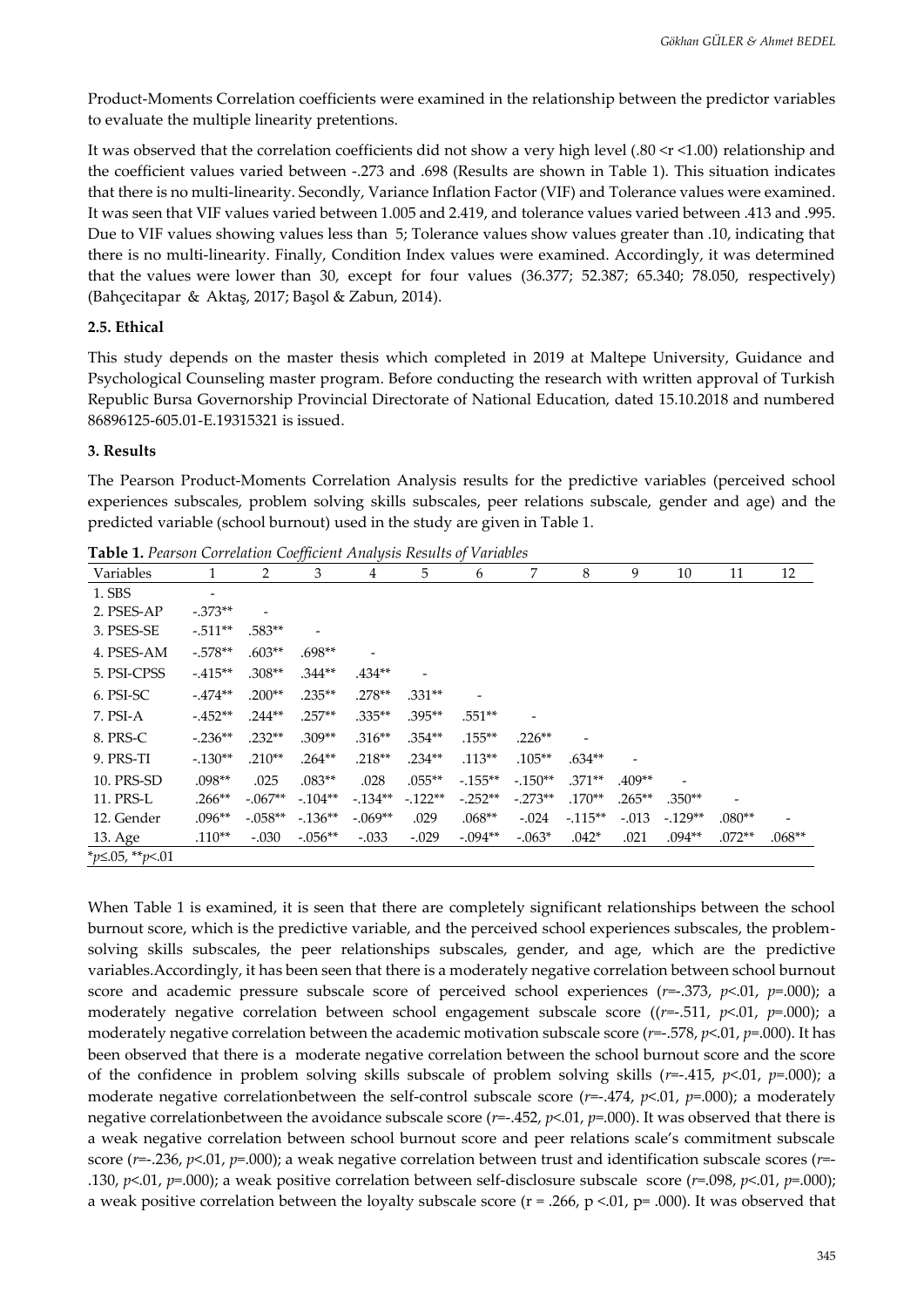there is a weak positive correlation between the school burnout score and the gender variable (*r*=.266, *p*<.01, *p*=.000); a weak positive correlation between the age variable (*r*=.110, *p*<.01, *p*=.000). Hierarchical Multiple Regression Analysis was conducted to determine the predictive level of gender, age, subscale of perceived school experiences, problem solving skills, and peer relations' subscale of school burnout scores. The results are given in Table 2.

| Variables               | $\cal R$ | $R^2$       | $(\Delta R^2)$ | Difference p | B        | $(SH_B)$ | β       | t         | $\mathfrak p$ |
|-------------------------|----------|-------------|----------------|--------------|----------|----------|---------|-----------|---------------|
| Standard                |          |             |                |              | 30.484   | 4.327    |         | 7.044     | .000          |
| Step 1                  | .141     | .020        | .020           | .000         |          |          |         |           |               |
| Gender                  |          |             |                |              | 2.568    | .572     | .088    | 4.488     | .000          |
| Age                     |          |             |                |              | 1.764    | .334     | .104    | 5.288     | .000          |
| Step 2                  | .604     | .365        | .345           | .000         |          |          |         |           |               |
| <b>PSES-AP</b>          |          |             |                |              | .066     | .088     | .016    | .753      | .452          |
| <b>PSES-SE</b>          |          |             |                |              | $-786$   | .090     | $-.203$ | $-8.728$  | .000          |
| PSES-AM                 |          |             |                |              | $-1.305$ | .069     | $-.441$ | $-18.789$ | .000          |
| Step 3                  | .698     | .488        | .123           | .000         |          |          |         |           |               |
| PSI-CPSS                |          |             |                |              | $-.151$  | .027     | $-.095$ | $-5.688$  | .000          |
| PSI-SC                  |          |             |                |              | $-588$   | .041     | $-.249$ | $-14.259$ | .000          |
| PSI-A                   |          |             |                |              | $-.473$  | .066     | $-.130$ | $-7.216$  | .000          |
| Step 4                  | .706     | .499        | .011           | .000         |          |          |         |           |               |
| PRS-C                   |          |             |                |              | $-.077$  | .041     | $-.037$ | $-1.877$  | .061          |
| PRS-TI                  |          |             |                |              | .055     | .072     | .015    | .765      | .444          |
| PRS-SD                  |          |             |                |              | .257     | .077     | .056    | 3.321     | .001          |
| PRS-L                   |          |             |                |              | .389     | .074     | .085    | 5.252     | .000          |
| $R = 706$               |          | $R^2 = 499$ |                |              |          |          |         |           |               |
| $F(12, 2525) = 209.679$ |          | $p = 0.000$ |                |              |          |          |         |           |               |

**Table 2.** *Hierarchical Multiple Regression Analysis Results Related to the Prediction of School Burnout Scores*

When Table 2 is looked at, it is seen that the gender and age variables that were analyzed in Step 1, when analyzed together, show a high level of significant relationship with school burnout scores (*R*=.141, *R2*=.020, *∆R*<sup>2</sup>=.020). In step 1, respectively, gender variable (β=.088, *p*<.01, *p*=.000) and age variable (β=.088, *p*<.01, *p*=.000) are significant predictors of school burnout scores. It is seen that thescores of perceived school experiences subscales (academic pressure, school engagement, academic motivation) which are analyzed in Step 2 show a high level of significant relationship with the score ofthe school burnout scale when analyzed together (*R*=.604, *R2*=.365, *∆R2*=.345). In step 2, school engagement subscale (ꞵ=-.203, *p*<.01, *p*=.000) and academic motivation subscale ( $\beta$ =-.441, *p*<.01, *p*=.000) scores are significant predictors of school burnout scale, respectively. In step 2, it is seen that the academic pressure subscale  $(\beta = .016, p > .05, p = .452)$  does not make a significant contribution to the model. It is observed that the subscales of problem-solving skills (confidence in problem solving skills, self-control, avoidance) scores which are analyzed in Step 3, when analyzed all together, show a high level of significant relationship with the school burnout score (*R*=.698, *R2*=.488, *∆R2*=.123). In step 3, confidence in problem solving skills ( $\beta$ =-.095, *p*<.01, *p*=.000), self-control subscale ( $\beta$ =-.249, *p*<.01, *p*=.000) and avoidance subscale ( $\beta$ =-.130, *p*<.01, *p*=.000) are significant predictors of school burnout score. It is seen that the scores of the peer relations subscales (commitment, trust and identification, self-disclosure, loyalty), which were analyzed in Step 4, show a high level of significant relationship with the scores of school burnout when analyzed together (*R*=.706, *R*<sup>2</sup>=.499, *ΔR*<sup>2</sup>=.011). In step 4, self- disclosure subscale (β=.056, *p*<.01, *p*=.001) and loyalty subscale (β=.085, *p* < 01, *p*=.000) are significant predictors of school burnout scores, respectively. In step 4, the commitment subscale ( $\beta$ =-.037,  $p$ >.05,  $p$ =.061) and the trust and identification subscale ( $\beta$ =.015,  $p$ >.05, *p*=.444) have no contribution, respectively. These findings show that the independent (predictor) variables explain approximately 50% of the total variance regarding school burnout scores.

#### **4. Discussion, Conclusion and Recommendations**

This study examined the relational qualities among middle school students' school burnout, problem-solving skills dimensions, peer relationships dimensions, perceived school experiences dimensions, gender, and age variables; it determined the power of gender, age, perceived school experiences dimensions, problem-solving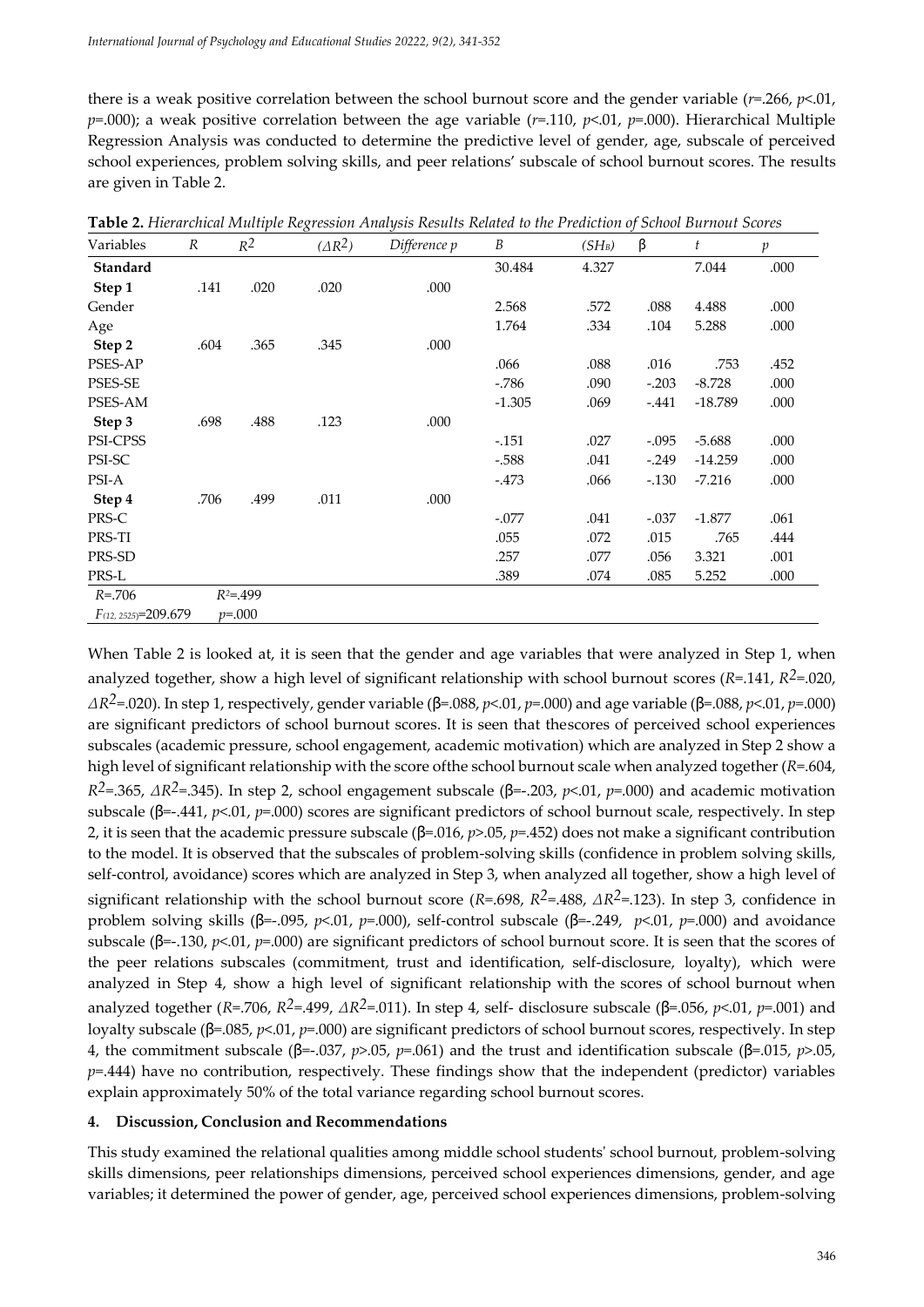skills, and peer relationships in explaining school burnout scores. The study determined the correlation coefficients between the predicted variable and the predictor variables prior to Hierarchical Multiple Regression Analysis. It was found that there were completely significant relationships between the predicted variable and predictor variables. When the relevant literature is examined, it has been seen that some studies support these results. Accordingly, burnout and school commitment (Özdemir, 2015; Pilkauskaite-Valickiene et al., 2011; Shin & Yu, 2014; Şahan & Duy, 2017), academic motivation (Avara, 2015; Özdemir, 2015; Seçer & Öztürk, 2015), academic pressure (Shin, 2020), problem solving skills (Kim et al., 2017; Luo et al., 2016; Shin et al., 2012), and peer relationships (Kim, Lee, Lee, An & Lee, 2018; Kiuru et al., 2008; Laursen et al., 2010; Lee, Lee & Lee, 2021; Rimpelä et al., 2020) were found to have significant relationships. It has been determined that the predictive variables in the Hierarchical Multiple Regression Analysis applied in the study explain approximately 50% of the total variance regarding school burnout scores. In step 1, it was seen that the gender and age variable significantly predicted school burnout scores.

In step 2, it was seen that the students' perceived school experiences, school engagement and academic motivation subscale scores significantly predicted their school burnout scores. In this case, students' high levels of commitment to school and academic motivation have been concluded. It can be considered a protective factor against the risk of school burnout that may arise from the family or school. Some studies on school burnout and school engagement variables in the relevant literature support this research result (Özdemir, 2015; Şahan & Duy, 2017; Pilkauskaite-Valickiene et al., 2011; Shin & Yu, 2014). In the light of these results, high levels of students' school engagement can play a protective role in reducing or preventing the risk of school burnout. Some studies on school burnout and academic motivation variables in the relevant literature support this research result (Avara, 2015; Chang et al., 2015; Herrmann et al., 2019; Özdemir, 2015; Seçer & Öztürk, 2015; Zhang et al., 2013). In light of these results, high academic motivation levels of students may play a protective role in reducing or preventing the risk of school burnout.

In step 3, it was seen that the score of students' problem-solving skills; and confidence in problem solving skills, self-control and avoidance subscale scores significantly predicted their school burnout scores. Students' use of constructive problem skills in interpersonal problems, being determined, persistent, and patient in the problem solving process; has been concluded as it can be considered a protective factor against the risk of school burnout that may arise from the family or school. Slivar (2001) stated that one of the six factors that can be effective against the burnout risk that may develop in students during school life is the failure of the student in interpersonal relationships and the lack of appropriate interpersonal relationships. In addition, Payne (2001) stated that the risk ofdeveloping school burnout in students who can cope with stress and use constructive problem-solving strategies will decrease. In some studies, conducted on middle school students in the relevant literature, have been found that there are significant relationships between coping strategies with school burnout, and the findings support result of this research (Kim et al., 2017; Luo et al., 2016; Shin et al., 2012). Furthermore, in two of the subgoals of the solution-focused psychological group counseling program that Bal and Kaya (2017) developed for middle school students to address school burnout, Bal and Bilge (2017) aimed to develop constructive problem-solving skills (coping strategies) for students who develop school burnout.The quantitative results of this researchsupport this situation.

In step 4, it was seen that the scores of the peer relations scale's self-disclosure and loyalty subscales of the students significantly predicted the school burnout scores. When the relevant literature was examined, results similar to the results of this study were obtained (Kiuru et al., 2008; Laursen et al., 2010; Lee et al., 2021). The students have positive relationships with their peers, the peers develop mutual love and closeness to each other, the peers develop trust for each other, and the peers imitate and identify with each other's positive behaviors; It has been concluded that it can be considered as a protective factor against the risk of school burnout that the family may causethe family or school may cause. Peer relationships can provide a healing environment in terms of healthy development and positive educational outcomes (Vaquero & Kao, 2008). Salmela-Aro and Tuominen-Soini (2010) stated that peer relationships can play an important role in students' school participation. At the same time, the individual who receives peers' support is likely to positively perceive the school climate (Vaquera & Kao, 2008). It has been determined that the relationship established with successful peers can function as a protective factor against the risk of school burnout that the individual may develop (Kiuru et al., 2008). The quality of the relationship with peers, stated as factor affecting school participation (Berndt & Keefe, 1995; Kızıldağ, Demirtaş- Zorbaz & Zorbaz, 2017; No et al., 2012; Wang et al.,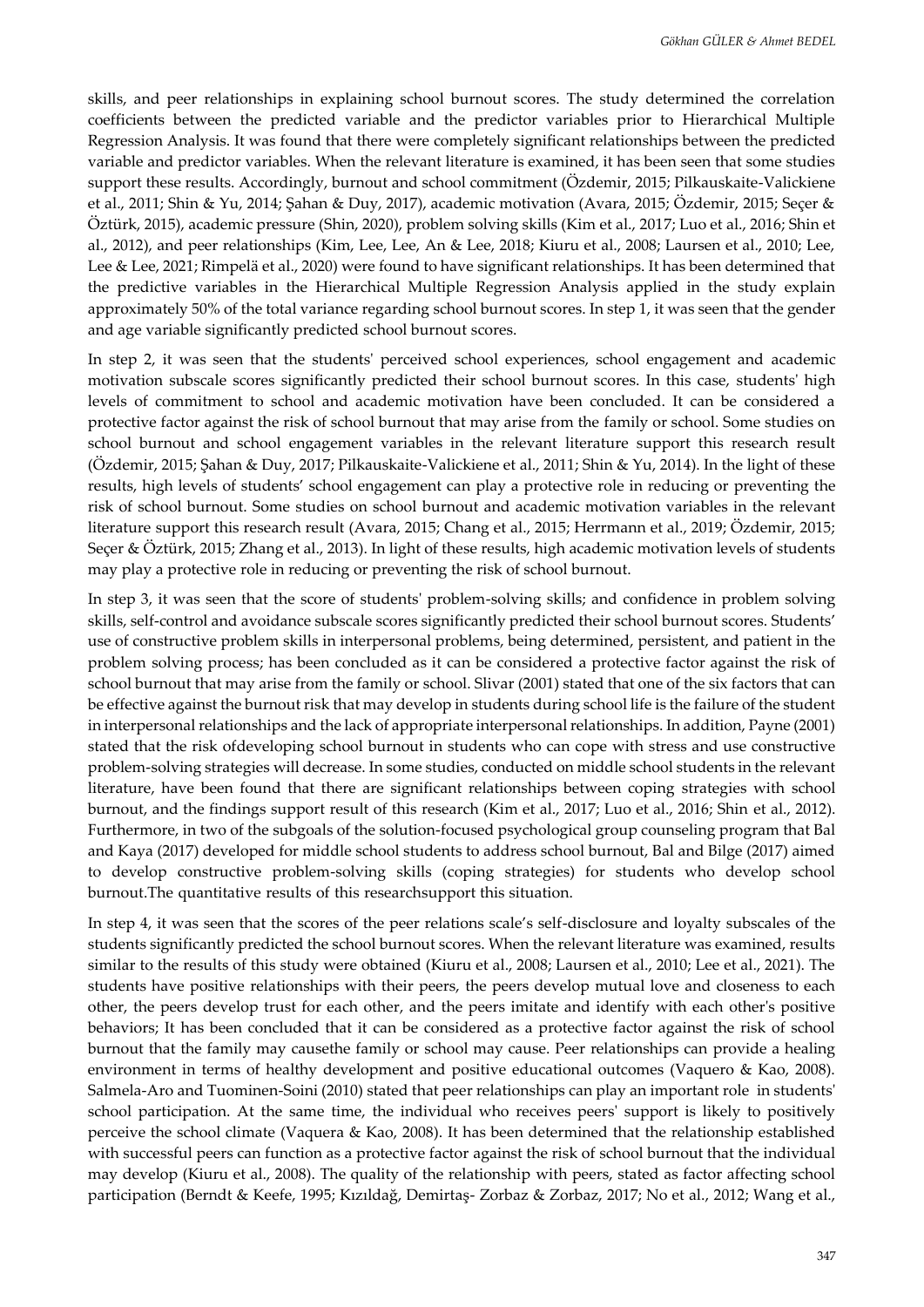2018) or school life quality (Kaya, Erdoğan & Çağlayan, 2014) in researches. In light of these results, students' positive peer relationships may play aprotective role in reducing or preventing the risk of school burnout.

When the research findings are evaluated in general, the importance of the perceived school experience subscales (school engagement, academic motivation), the problem-solving subscales (confidence in problemsolving skills, self-control, avoidance), and the peer relationship subscale (self-disclosure, loyalty) on school burnout scores becomes apparent. Examination of the relevant literature found that burnout, which can occur in adolescence, is associated with many other risk factors (Fiorilli at al., 2017; Hafen et al., 2013; Kinnunen et al., 2016; Lee & Lee, 2018; Lee et al., 2017; Raesaenen et al., 2015; Salmela-Aro et al., 2017; Shin et al., 2011; Walburg et al., 2015; Walburg et al., 2014).Therefore, it can be said that high level of commitment to school and academic motivation, using constructive problem-solving skills in interpersonal problems, and developing qualified peer relationships can be considered as protective factors against the risk of school burnout that students inthe middle school period may develop. In addition, researches have shown that school burnout is reduced to middle school students and can be developed in early adolescence. Therefore, preventive individual or group counseling activities-including the protective factors whose quantitative results were uncovered in this study-are needed against the risk of developing school burnout in preventive psychological counseling and guidance services conducted with individuals in early adolescence (middle school). In reviewing the relevant literature, some psychological variables that may be related to school burnout in middle school students and have not been previously studied (e.g., school satisfaction, peer pressure, school rejection, psychological well-being, social behavior, subjective happiness, destructive behaviors, psychological resilience, decision-making styles, automatic thoughts, etc.) may be explored in further scientific studies. On the other hand, group psychological counseling to prevent school burnout can be developed for high-risk groups of students (e.g., students with divorced parents, students exposed to domestic violence, bullies and student victims, students with aggressive behavior and destructive emotions, students in boarding schools, etc.) who may develop school burnout to study its effects.The findings obtained are limited to the expressions measured by the measurement tools used in the research. On the other hand, the findings of the study are limited to theanswers given by 7th and 8th grade students of some regular, religious vocational and boarding regional middle schools in some districts of Bursa province, which are officially affiliated with the Ministry of National Education.

#### **5. References**

- Adhiambo, W. M., Odwar, A. J., & Mildred, A. A. (2016). The relationship between school burnout, gender and academic achievement amongst secondary school students in Kisumu East Subcounty Kenya. *Journal of Emerging Trends in Educational Research and Policy Studies (JETERAPS)*, *7*(5), 326-331.
- Akın, A., & Sarıçam, H. (2014). Okul deneyimleri ölçeği türkçe formu: Geçerlik ve güvenirlik çalışması. *Pamukkale Üniversitesi Eğitim Fakültesi Dergisi*, (36), 77-86. http:/dx.doi.org/10.9779/PUJE646
- Akın, U. (2015). Do school experiences predict life satisfaction in Turkish college students? *International Online Journal of Educational Sciences*, *7*(1), 87-96.
- Anderson-Butcher, D., Amorose, A., Iachini, A., & Ball, A. (2012). The development of the perceived school experiences scale. *Research on Social Work Practice*, *22*(2), 186-194.
- Avara, K. (2015). *Ortaöğretim öğrencilerinde akademik güdülenmenin yordayıcısı olarak akademik öz-yeterlik, kariyer kararı yetkinlik beklentisi ve okul tükenmişliği* (Yayınlanmamış yüksek lisans tezi). Mevlana Üniversitesi, Konya.
- Aypay, A. (2017). A positive model for reducing and preventing school burnout in high schoolstudents. *Educational Sciences: Theory and Practice*, *17*(4), 1345-1359.<https://doi.org/10.12738/estp.2017.4.0173>
- Aypay, A. (2018). Ceza hassasiyetinin okula yönelik duygu ve okul tükenmişliği ile ilişkisi. *Kuram ve Uygulamada Eğitim Yönetimi*, *24*(2), 221-246. <https://doi.org/10.14527/kuey.2018.006>
- Aypay, A. (2011). Elementary school student burnout scale for grades 6-8: A study of validity and reliability. *Educational Sciences: Theory & Practice*, *11*(2), 520-527.
- Bahçecitapar, M., & Aktaş, S. (2017). Use of linear mixed model in multicollinearity and anapplication. *Sakarya University Journal of Science*, *21*(6), 1349-1359.<https://doi.org/10.16984/saufenbilder.310730>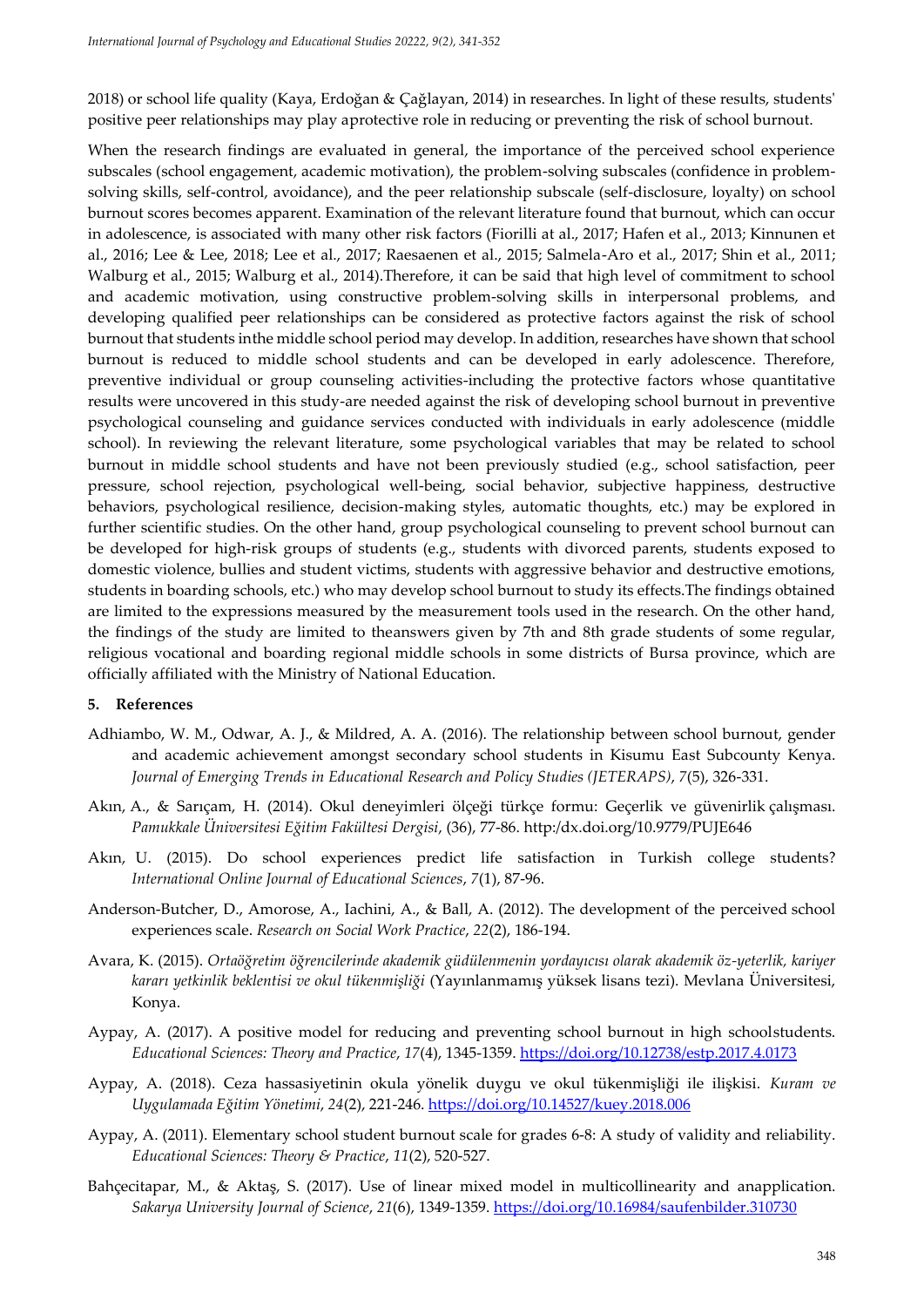- Bal, P. N., & Bilge, Y. (2017). The effect of group counseling program on dealing with school exhaustion of 7th grade students. *Journal of Education and Practice*, *8*(24), 72-81.
- Bal, P. N.., & Kaya, C. (2017). The effect of solution focused group counseling program on dealingwith school exhaustion of 6th grade students. *The Journal of International Social Research*, *10*(51), 769-777.
- Baş, G. (2012). İlköğretim öğrencilerinde tükenmişlik: Farklı değişkenler açısından bir değerlendirme. *Journal of European Education*, *2*(2), 31-46.
- Başol, G., & Zabun, E. (2014). The predictors of success in Turkish high school placement exams: Examprep courses, perfectionism, parental attitudes and test anxiety. *Educational Sciences: Theory & Practice*, *14*(1), 78-87.
- Berndt, T. J. (2002). Friendship quality and social development. *Current Directions in Psychological Science*, *11*(1), 7-10. <https://doi.org/10.1111/1467-8721.00157>
- Berndt, T. J., & Keefe, K. (1995). Friends' influence on adolescents' adjustment to school. *Child Development*, *66*(5), 1312-1329.<https://doi.org/10.1111/j.1467-8624.1995.tb00937.x>
- Büyüköztürk, Ş. (2010). *Sosyal bilimler için veri analizi el kitabı* (11. bs.). Pegem Akademi.
- Chang, E., Lee, A., Byeon, E., & Lee, S. M. (2015). Role of motivation in the relation between perfectionism and academic burnout in Korean students. *Personality and Individual Differences*, *82*, 221-226.
- Çam, Z., & Öğülmüş, S. (2019*).* From work life to school: Theoretical approaches for school burnout. *Current Approaches in Psychiatry*, *11*(1), 80-99. <https://doi.org/10.18863/pgy.392556>
- Demirel, Z., & Afat, N. (2018, Haziran-Temmuz). *Özel yetenekli ortaokul öğrencilerinde okul tükenmişliğinin değerlendirilmesi*. ERPA International Congresses on Education sunulan bildiri, İstanbul, Türkiye. Erişim adresi [https://www.erpacongress.com/upload/dosya/erpa-2018-e-book-of-proceedings-](https://www.erpacongress.com/upload/dosya/erpa-2018-e-%09book-of-proceedings-2018_v3_15b647f0310d09.pdf)[2018\\_v3\\_15b647f0310d09.pdf](https://www.erpacongress.com/upload/dosya/erpa-2018-e-%09book-of-proceedings-2018_v3_15b647f0310d09.pdf)
- Durmuş, E., Aypay, A., & Aybek, E. C. (2017). Okul tükenmişliğini önlemede ebeveyn izlemesi ve olumlu okul iklimi. *Kuram ve Uygulamada Eğitim Yönetimi*, *23*(3), 355-386.
- D'Zurilla, T. J., Nezu, A. M., & Maydeu-Olivares, A. (2004). Social problem solving: Theory, research, and training. In E. C. Chang, T. J. D'Zurilla & L. J. Sanna (Eds.), *Social problem solving: Theory and assessment*  (pp. 10-27). American Psychological Association.
- Eskin, M. (2014). *Sorun çözme terapisi: Kuram, araştırma, uygulama* (3. bs.). HYB Basım Yayın.
- Fan, F. (2000). A stress and coping survey among university students. *Youth Studies*, *9*(6), 40-45.
- Fiorilli, C., De Stasio, S., Di Chiacchio, C., Pepe, A., & Salmela-Aro, K. (2017). School burnout, depressive symptoms and engagement: Their combined effect on student achievement. *International Journal of Educational Research*, *84*, 1-12. <https://doi.org/10.1016/j.ijer.2017.04.001>
- Goldstein, S. E., Boxer, P., & Rudolph, E. (2015). Middle school transition stress: Links with academic performance, motivation, and school experiences. *Contemporary School Psychology*, *19*(1), 21-29. <https://doi.org/10.1007/s40688-014-0044-4>
- Hafen, C. A., Laursen, B., Nurmi, J. E., & Salmela-Aro, K. (2013). Bullies, victims, and antipathy: The feeling is mutual. *Journal of Abnormal Child Psychology*, *41*(5), 801-809. <https://doi.org/10.1007/s10802-013-9720-5>
- Herrmann, J., Koeppen, K., & Kessels, U. (2019). Do girls take school too seriously? Investigating gender differences in school burnout from a self-worth perspective. *Learning and Individual Differences*, *69*, 150- 161.<https://doi.org/10.1016/j.lindif.2018.11.011>
- Heppner, P. P., & Petersen, C. H. (1982). The development and implications of a personal problem- solving ınventory. *Journal of Counseling Psychology*, *29*(1), 66-75. [https://doi.org/10.1037/0022-](https://doi.org/10.1037/0022-%090167.29.1.66) [0167.29.1.66](https://doi.org/10.1037/0022-%090167.29.1.66)
- Kaner, S. (2000). Akran İlişkileri Ölçeği ve Akran Sapması Ölçeği geliştirme çalışması. *Ankara Üniversitesi Eğitim Bilimleri Fakültesi Dergisi*, *33*(1), 77-89[.https://doi.org/10.1501/Egifak\\_0000000024](https://doi.org/10.1501/Egifak_0000000024)
- Karasar, N. (2020). *Bilimsel araştırma yöntemi: Kavramlar ilkeler teknikler* (35. bs.). Nobel.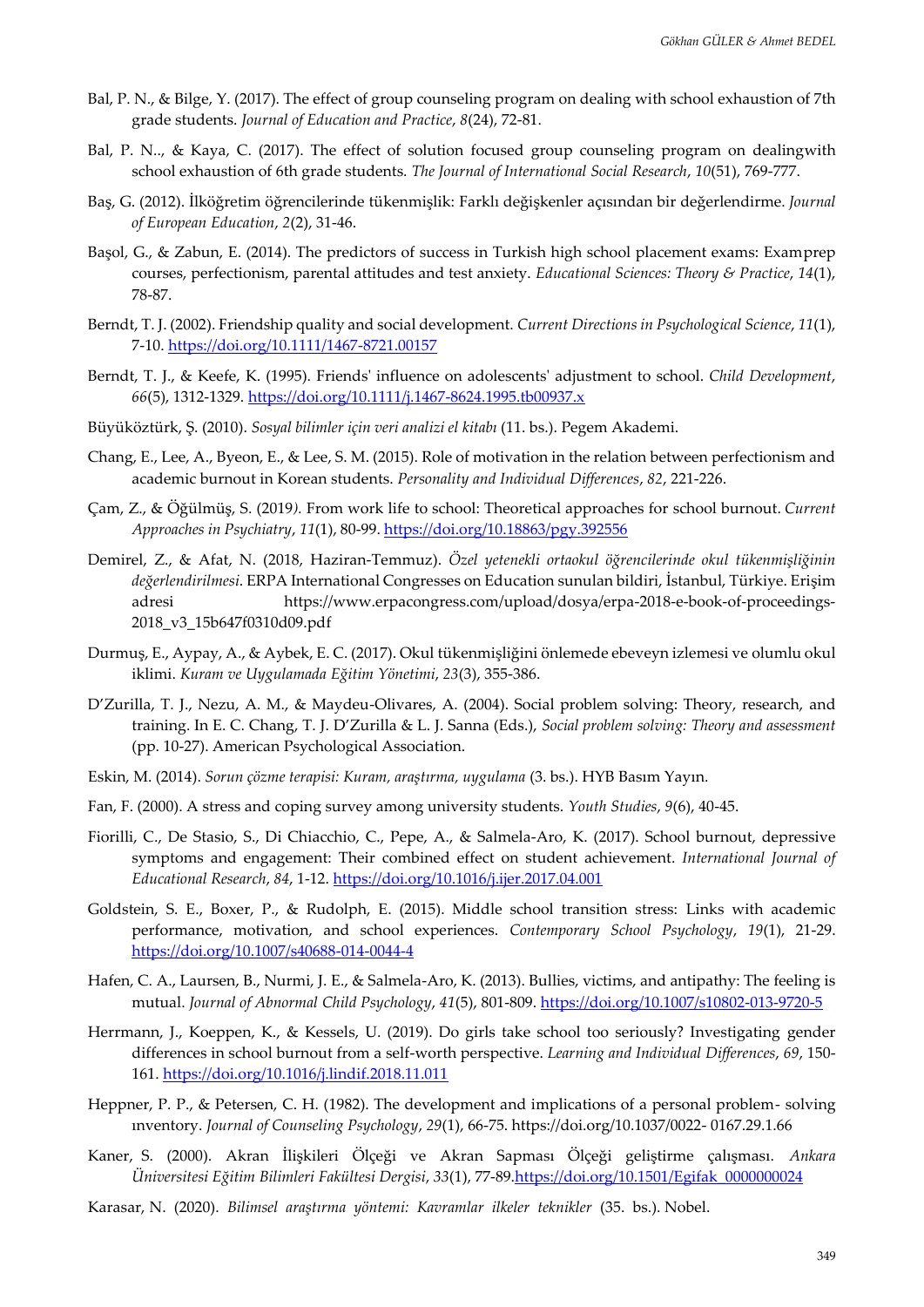- Kaya, F., Erdoğan, R., & Çağlayan, Y. (2014). Üstün zekâlı ve yetenekli öğrencilerin okul yaşam kaliteleri ve arkadaşlık ilişkilerinin karşılaştırılması. *Türk Üstün Zekâ ve Eğitim Dergisi*, *4*(2), 107-125.
- Kızıldağ, S., Demirtaş-Zorbaz, S., & Zorbaz, O. (2017). School engagement of high school students. *Education and Science*, *42*(189), 107-119. <https://doi.org/10.15390/EB.2017.6740>
- Kim, B., Kim, E., & Lee, S. M. (2017). Examining longitudinal relationship among effort rewardimbalance, coping strategies and academic burnout in Korean middle school students. *School Psychology International*, *38*(6), 628-646.<https://doi.org/10.1177/0143034317723685>
- Kim, B., Jee, S., Lee, J., An, S., & Lee, S. M. (2018). Relationships between social support and student burnout: A meta‐analytic approach. *Stress and Health*, *34*(1), 127-134.<https://doi.org/10.1002/smi.2771>
- Kinnunen, J. M., Lindfors, P., Rimpelä, A., Salmela-Aro, K., Rathmann, K., Perelman, J., Federico, B., Richter, M., Kunst, A. E., & Lorant, V. (2016). Academic well-being and smoking among 14-to 17-year-old school children in six European cities. *Journal of Adolescence*, *50*, 56-64. <https://doi.org/10.1016/j.adolescence.2016.04.007>
- Kiuru, N., Aunola, K., Nurmi, J. E., Leskinen, E., & Salmela-Aro, K. (2008). Peer group influence and selection in adolescents' school burnout: A longitudinal study. *Merrill-Palmer Quarterly*, *54*(1), 23-55.
- Laursen, B., Bukowski, W. M., Nurmi, J. E., Marion, D., Salmela-Aro, K., & Kiuru, N. (2010). Opposites detract: Middle school peer group antipathies. *Journal of Experimental Child Psychology*, *106*(4), 240-256. <https://doi.org/10.1016/j.jecp.2010.03.001>
- Lee, B., Park, G., Oh, Y., & Kim, T. (2017). The effects of secondary students' emotional ıntelligence on academic burnouts and antisocial tendencies. *Research Center for Korea Youth Culture*, *51*, 129- 155. <https://doi.org/10.17854/ffyc.2017.07.51.129>
- Lee, J., Puig, A., Lea, E., & Lee, S. M. (2013). Age-related differences in academic burnout of Korean adolescents. *Psychology in the Schools*, *50*(10), 1015-1031.<https://doi.org/10.1002/pits.21723>
- Lee, M. Y., & Lee, S. M. (2018). The effects of psychological maladjustments on predicting developmental trajectories of academic burnout. *School Psychology International*, *39*(3), 217–233. <https://doi.org/10.1177/0143034318766206>
- Lee, M., Lee, T., & Lee, S. M. (2021). Role of peer support in competitive classroom climates: Focusing on the mediation effect of academic hatred in the JD-R model. *Journal of Psychologists and Counsellors in Schools*, 1-12[. https://doi.org/10.1017/jgc.2021.24](https://doi.org/10.1017/jgc.2021.24)
- Luo, Y., Wang, Z., Zhang, H., Chen, A., & Quan, S. (2016). The effect of perfectionism on school burnout among adolescence: The mediator of self-esteem and coping style. *Personality and Individual Differences*, *88*, 202-208.<https://doi.org/10.1016/j.paid.2015.08.056>
- No, F., Sam, C., & Hirakawa, Y. (2012). Revisiting primary school dropout in rural Cambodia. *Asia Pacific Education Review*, *13*(4), 573-581. <https://doi.org/10.1007/s12564-012-9220-2>
- Özdemir, Y. (2015). Ortaokul öğrencilerinde okul tükenmişliği: Ödev, okula bağlılık ve akademik motivasyonun rolü. *Adnan Menderes Üniversitesi Eğitim Fakültesi Eğitim Bilimleri Dergisi*, *6*(1), 27-35.
- Payne, N. (2001). Occupational stressors and coping as determinants of burnout in female hospice nurses. *Journal of Advanced Nursing*, *33*(3), 396-405. [https://doi.org/10.1046/j.1365-](https://doi.org/10.1046/j.1365-%092648.2001.01677.x) [2648.2001.01677.x](https://doi.org/10.1046/j.1365-%092648.2001.01677.x)
- Pilkauskaite-Valickiene, R., Zukauskiene, R., & Raiziene, S. (2011). The role of attachment to school and open classroom climate for discussion on adolescents' school-related burnout. *Procedia- Social and Behavioral Sciences*, *15*, 637-641.<https://doi.org/10.1016/j.sbspro.2011.03.155>
- Räsänen, T., Lintonen, T., Joronen, K., & Konu, A. (2015). Girls and boys gambling with health and wellbeing in finland. *Journal of School Health*, *85*(4), 214-222. <https://doi.org/10.1111/josh.12246>
- Rathmann, K., Heilmann, K., Moor, I., & Richter, M. (2017). School wellbeing, school type and tobacco use among adolescents: Results of the SILNE-Survey. *Sucht*, *62*, 383-395. <https://doi.org/10.1024/09395911/a000458>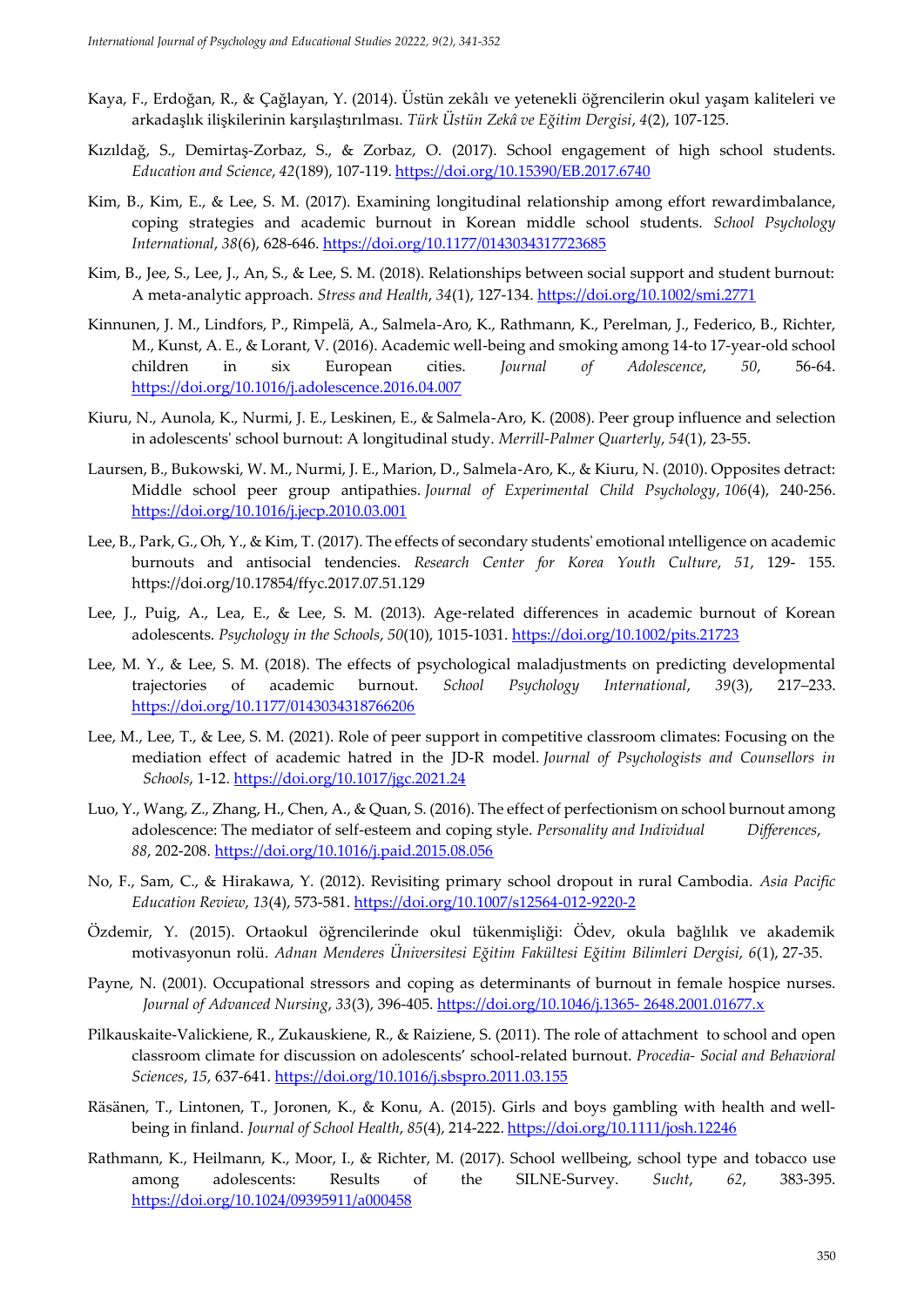- Rimpelä, A., Kinnunen, J. M., Lindfors, P., Soto, V. E., Salmela-Aro, K., Perelman, J., Federico, B., & Lorant, V. (2020). Academic well-being and structural characteristics of peer networks in school. *International Journal of Environmental Research and Public Health*, *17*(8), 2848.
- , L. (2009). Depressive symptoms and school burnout during adolescence: Evidence from two cross-lagged longitudinal studies. *Journal of Youth and Adolescence*, *38*(10), 1316-1327.
- Salmela-Aro, K., & Tuominen-Soini, H. (2010). Adolescents' life satisfaction during the transition to postcomprehensive education: Antecedents and consequences. *Journal of Happiness Studies*, *11*(6), 683-701. <https://doi.org/10.1007/s10902-009-9156-3>
- Salmela-Aro, K., Upadyaya, K., Hakkarainen, K., Lonka, K., & Alho, K. (2017). The dark side of internet use: two longitudinal studies of excessive internet use, depressive symptoms, school burnout and engagement among Finnish early and late adolescents. *Journal of Youth andAdolescence*, *46*(2), 343-357. <https://doi.org/10.1007/s10964-016-0494-2>
- Salmela‐Aro, K., & Upadyaya, K. (2014). School burnout and engagement in the context of demands–resources model. *British Journal of Educational Psychology*, *84*(1), 137-151. <https://doi.org/10.1111/bjep.12018>
- Seçer, İ., & Öztürk, Y. (2015, Haziran). *Okul tükenmişliğinin akademik stres ve akademik güdülenme arasındaki aracı rolünün incelenmesi*. II. Uluslararası Avrasya Eğitim Araştırmaları Kongresi'nde sunulan bildiri, Hacettepe Üniversitesi, Ankara, Türkiye. Erişim adresi <https://ejercongress.org/pdf/BildiriKitab%C4%B12015.pdf>
- Serin, O., Serin, N. B., & Saygılı, G. (2010). Developing problem solving ınventory for children at the level of primary education (PSIC). *Elementary Education Online*, *9*(2), 446-458.
- Shin, H. J., Choi, H. J., Lee, M. Y., Noh, H. K., Kim, K. H., Jang, Y. J., & Lee, S.M. (2012). The effects of coping strategies on academic burnout: A short-term longitudinal study focused on suppression effects. *The Korean Journal of School Psychology*, *9*(2), 289-309. <https://doi.org/10.16983/kjsp.2012.9.2.289>
- Shin, H. J., Kim, B. Y., Lee, M. Y., Noh, H. K., Kim, K. H., & Lee, S. M. (2011). A short-term longitudinal study of mental health and academic burnout among middle school students. *TheKorean Journal of School Psychology*, *8*(2), 133-152. <https://doi.org/10.16983/kjsp.2011.8.2.133>
- Shin, H. J., & Yu, K. L. (2014). Connectedness as a mediator of the relationship between academic stress and academic burnout. *Korean Journal of Youth Studies*, *21*(1), 367-393.
- Shin, W. D. (2020). A study on effect of academic achievement pressure by professor an academic burnout with moderating effect on sense of self-control: Focused on female university students majoring in airline service. *Journal of Tourism & Leisure Research, 32*(1), 423-442. <https://doi.org/10.31336/JTLR.2020.1.32.1.423>
- Slivar, B. (2001). The syndrome of burnout, self-image, and anxiety with grammar school students. *Horizons of Psychology*, *10*(2), 21-32.
- Şahan, B., & Duy, B. (2017). Okul tükenmişliği: Öz-yeterlik, okula bağlanma ve sosyal desteğin yordayıcı rolü. *Mersin Üniversitesi Eğitim Fakültesi Dergisi*, *13*(3), 1249-1270. <https://doi.org/10.17860/mersinefd.297590>
- Vaquera, E., & Kao, G. (2008). Do you like me as much as ı like you? Friendship reciprocity and its effects on school outcomes among adolescents. *Social Science Research*, *37*(1), 55-72. <https://doi.org/10.1016/j.ssresearch.2006.11.002>
- Walburg, V., Moncla, D., & Mialhes, A. (2015). Burnout among high-school students and cannabis use, consumption frequencies, abuse and dependence. *In Child & Youth Care Forum*, *44*(1), 33-42. <https://doi.org/10.1007/s10566-014-9268-8>
- Walburg, V., Zakari, S., & Chabrol, H. (2014). Role of academic burnout in suicidal ideas among adolescents. *Neuropsychiatr Enfance Adolesc*, *62*(1), 28-32. https://doi.org[/10.1016/j.neurenf.2013.08.002](https://www.researchgate.net/deref/http%3A%2F%2Fdx.doi.org%2F10.1016%2Fj.neurenf.2013.08.002)